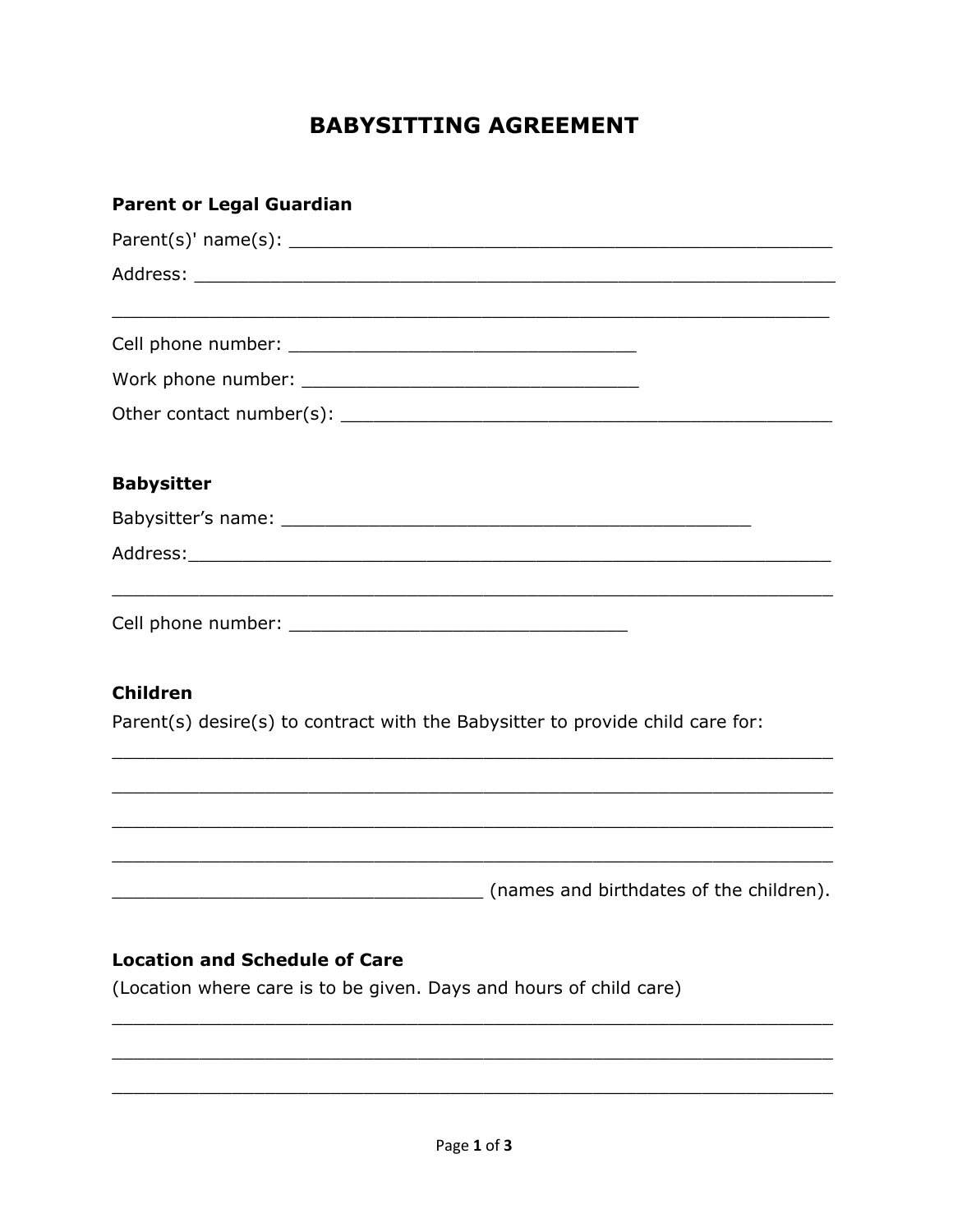# **Beginning Date**

Employment will begin on \_\_\_\_\_\_\_\_\_\_\_\_\_\_\_\_\_\_\_\_\_\_\_\_(date).

### **Responsibilities**

The care to be provided under this agreement consists of the following responsibilities (describe and provide details):

# **Babysitter will be paid as follows:**

#### **Termination Policy**

Either Parent(s) or Babysitter may terminate this agreement at any time, for any reason, without notice.